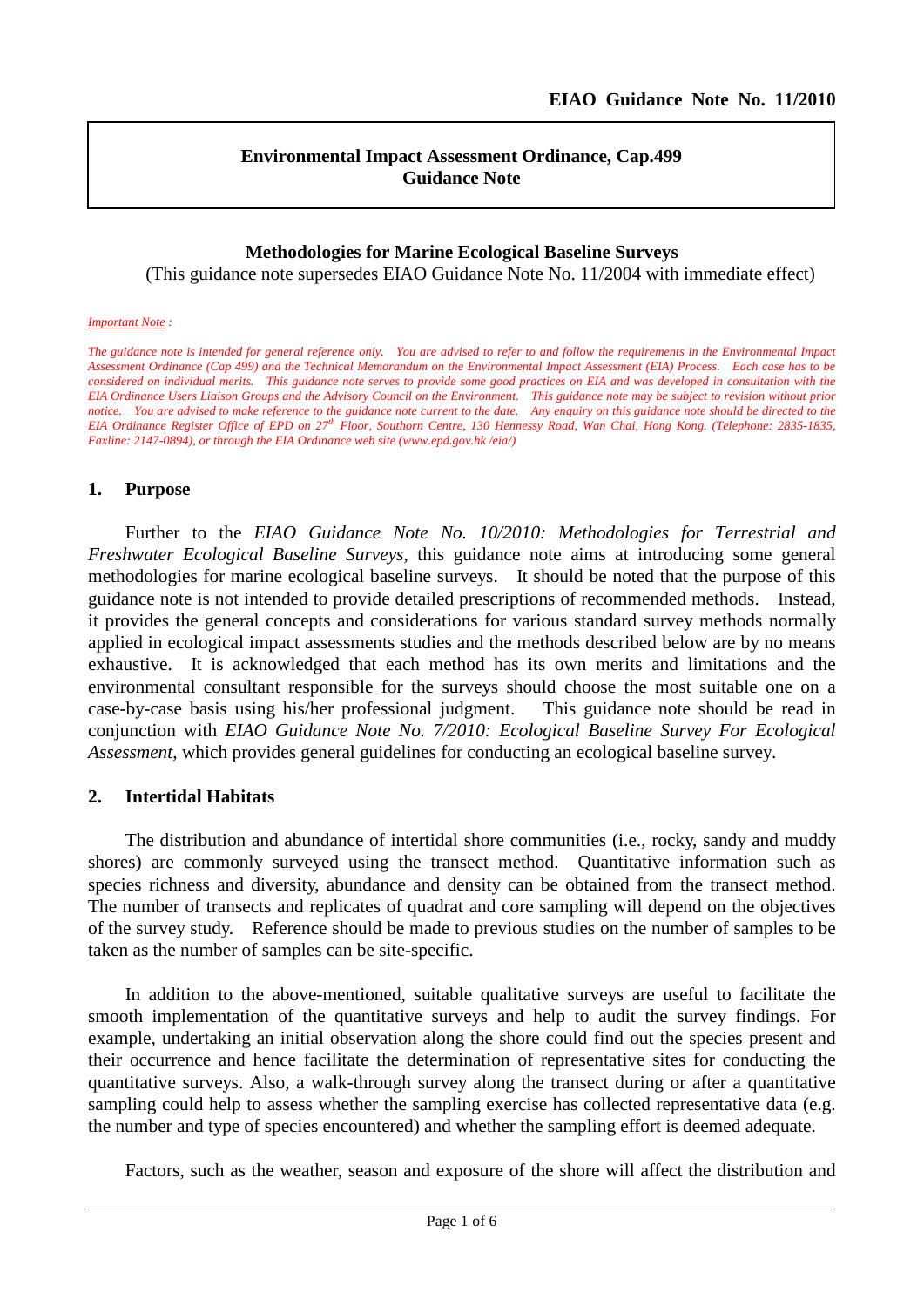abundance of intertidal organisms and hence timing of the survey is important. In general, it is desirable to carry out the survey during suitable ebbing tides. For assessing rocky shores it is important to also assess the profile (e.g. presence of rock pools) of the shore and other important abiotic factors (e.g., exposure, season etc). When comparisons are required between the same type of shores, standard reference tidal levels should also be recorded (eg. metres above Chart Datum).

## 2.1 Line transect

The line transect is one method to assess the distribution and abundance of flora and fauna along the shore. Transect lines are set up seaward and perpendicular to the shore (on a representative site). At regular intervals along the line transect, quadrats are placed on the shore. All flora and fauna found within the quadrat are identified and counted. For sessile organisms, the percentage cover within the quadrat can be estimated.

For sandy and muddy shores, animals living within the sediment are also collected and the core sampling method is used. Cores are pushed into the sediment and then lifted out. Fauna within the sediment are assessed for species diversity, abundance and density, after screening with sieves of suitable size.

## 2.2 Belt transect

The belt transect method involves surveying a contiguous area along a line transect. It may be considered as a widening of the line transect or a continuous line of quadrats. As with the line transect, information of fauna and flora identified within the belt is recorded. Core sampling on soft shores can also be conducted along the belt transect.

## **3. Sub-tidal Habitats**

Suitable methodology is required for assessing the nature of the seabed substrate, the species composition, their percentage cover and abundance in the surveyed area.

## 3.1 Soft-bottom benthos

## *Grab sampling*

Sampling for benthos is undertaken from boats and, equipment such as grabs are commonly used. The choice and design of the grab contribute to its efficiency in collecting benthic samples at different excavated depths and, in minimising disturbance of the sediment surface which would result in a loss of surface fauna. Benthic samples are sieved, generally onboard the boat, to separate the fauna from the sediment for subsequent sorting and analysis in the laboratory. The number of replicate samples to be taken at each sampling station is a compromise between the best possible representation of species and the time required to collect and process the samples within the availability of sea time and study duration.

## 3.2 Hard-bottom habitats: Coral assemblages and associated benthic community

There are several methods available to quantify coral cover, abundance and diversity in a systematic and repeatable fashion. Identification of the location and composition of local coral communities should be carried out as the first step to any ecological baseline survey, especially in areas where no prior information has been gathered. Transect lines are employed as a direct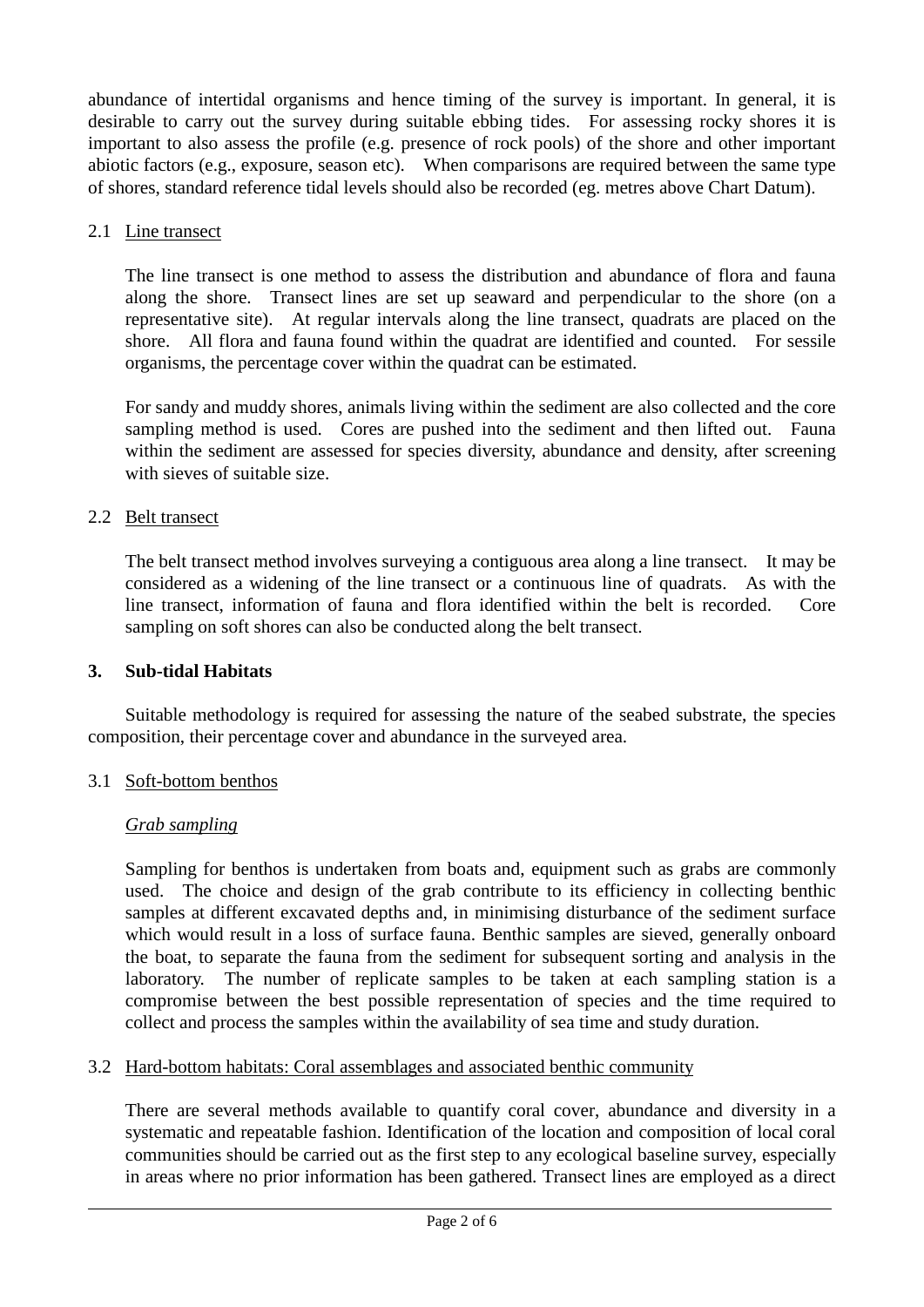measure of coral cover or as a guide when using quadrats or video techniques. Transects are typically laid parallel to the shore in pre-determined depth zones which correlate with changes in the composition of the coral community. Sufficient replication is required for both individual transects and identified zones to assess how representative the data are and the natural variation of the community surveyed.

## 3.2.1 Qualitative reconnaissance (spot-check) dives

Prior to conducting a detailed survey of an area, initial 'spot-check' dives are commonly conducted within the identified survey area to identify locations of coral assemblages (including hard corals, octocorals and black corals) and their composition. In general, it is desirable that spot-check dives should cover the whole project area and its immediate vicinity.

## 3.2.2 Semi-quantitative Surveys

## *Rapid Ecological Assessment (REA)*

Rapid Ecological Assessment involves 'semi-quantitative' swim-surveys allowing for assessment and classification of survey areas. The field data are collected by divers experienced in the underwater identification of sessile benthic taxa, swimming down-current along coral communities or identified sections of coastline on SCUBA from haphazardly-chosen starting points. The number of transects to be laid and the placement of each transect should be based on site environment and findings from the initial "spot-check" dives. A minimum of two belt transects (1 m wide (on each side of the transect) x 100 m long) should be surveyed at each site. REA surveys provide information on the assessment of relative cover of coral and other major benthic groups, as well as an inventory of sessile benthic taxa used to define community types.

## 3.2.3 Quantitative Surveys

## (a) *Line Intercept Transect Method*

The Line Intercept Transect is one method used to assess the sessile benthic community of coral reefs. The community is characterized using life form categories, which provide a morphological description of reef community. These categories are recorded on data sheet by divers who swim along lines, which are placed roughly parallel to the reef crest (if present) at depths of 3 metres and 10 metres at each site, dependent on the extent of reefal development. It is a reliable and efficient sampling method for obtaining quantitative percentage cover data.

## (b) *Belt transects – quadrat or photo-quadrat*

Quantitative assessment of coral cover can be carried out with the use of frame quadrats laid along transects. Survey work can be carried out *in situ* with the surveyor recording percentage cover of coral species within each quadrat or photographs of each quadrat can be taken and analyzed at a later time. These methods are commonly conducted along permanently marked transects and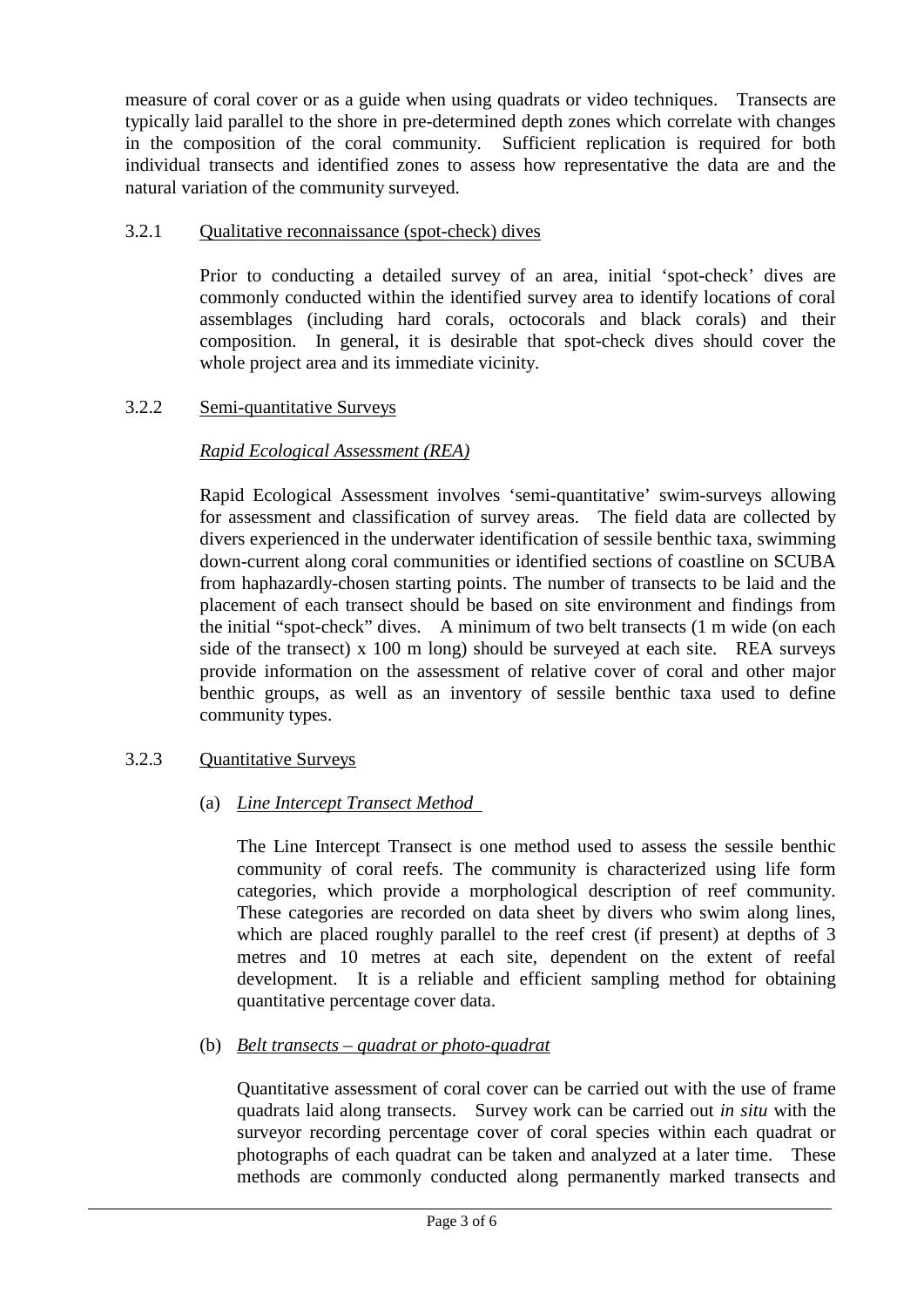most useful for assessing demographic questions relating to population dynamics (e.g. growth, mortality) and temporal change. When carrying out photo-quadrat surveys a special quadrat frame with an underwater camera attached at a fixed height is used to take photographs of contiguous quadrats along transect lines. The photographic images provide a permanent record of change in coral cover of the surveyed sites.

## (c) *Underwater video transect method*

Underwater video sampling provides highly precise quantitative estimate of coral cover and abundance of common benthic taxa. The video technique in combination with independent sampling, i.e., no need to establish permanent transects, has proven to be a statistically powerful methodology for comparison of univariate and multivariate parameters in repeat surveys of identified sites of moderate – high coral cover (normally  $>20$  %). This method involves the recording of standardized belt transects using a number of replicate transects of pre-determined length and filmed from a standardized height (approx. 40cm). Video footage is subsequently analyzed to extract quantitative coral data using a point sampling method.

## **4. Cetaceans**

Cetaceans commonly sighted in local waters are the finless porpoise and the Indo-Pacific humpback dolphin (locally known as the Chinese White Dolphin). Quantitative estimates of the population size of these marine mammals can be determined based on visual observations however, the sighting efficiency for the animals depends on a number of factors, such as weather and the species being surveyed. The frequently used survey methods for estimating the abundance and distribution of cetaceans are systematic line transect surveys and photo-identification.

## 4.1 Line Transect Survey

The line transect survey requires a minimum of 2 persons (but preferably 3 persons for rotation of duty to minimise fatigue) on a boat following a fixed route (i.e. transects) in a survey area. Along the transect, one observer searches for the animal continuously through binocular, while the other observer searches with unaided eye and records the time, position of the boat and current climate etc. Once cetaceans have been sighted, information such as the time, group size and perpendicular distance between the vessel and the animals are recorded. Data collected from boat surveys are analyzed to estimate the density and abundance of the observed cetaceans in the surveyed area, using specialized computer programme such as DISTANCE.

Aerial (helicopter) surveys are conducted similar to boat surveys in the area which is difficult to be covered by boat. An additional observer may be required to follow the transect line directly below the helicopter.

## 4.2 Photo-identification

Photographs are taken on the unique features (such as nicks, scars and distinctive colour patterns) of a sighted cetacean for identification. For Chinese White Dolphin, the animal can be identified from the unique features on its back and dorsal fin, whereas for the finless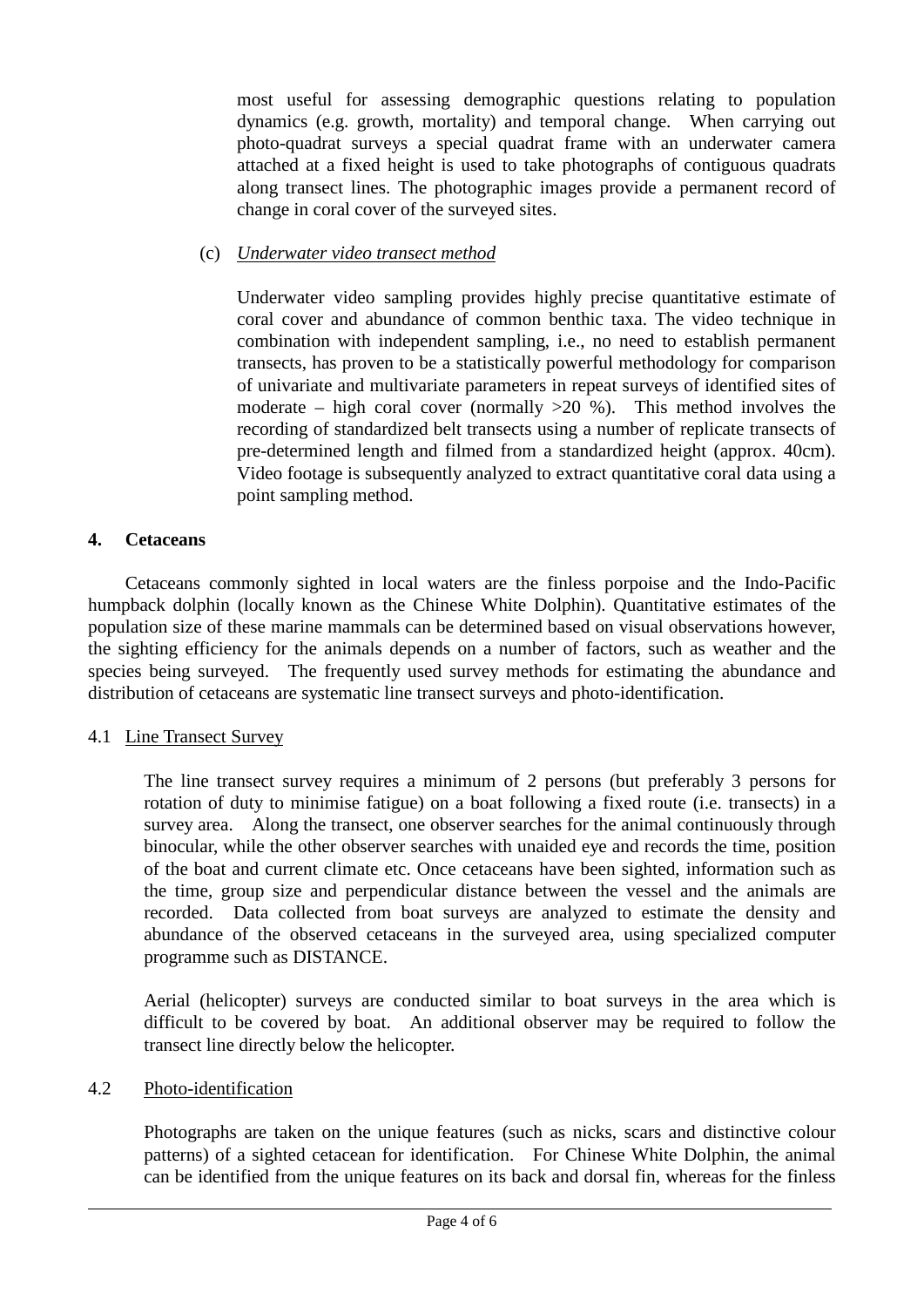porpoise, photo-identification may not be practical. Information obtained from such technique provides information on the home range of an individual and contributes to assessing the population size of the species in the area/region.

Agriculture, Fisheries and Conservation Department In conjunction with Environmental Protection Department

Date of Issue : December 2010